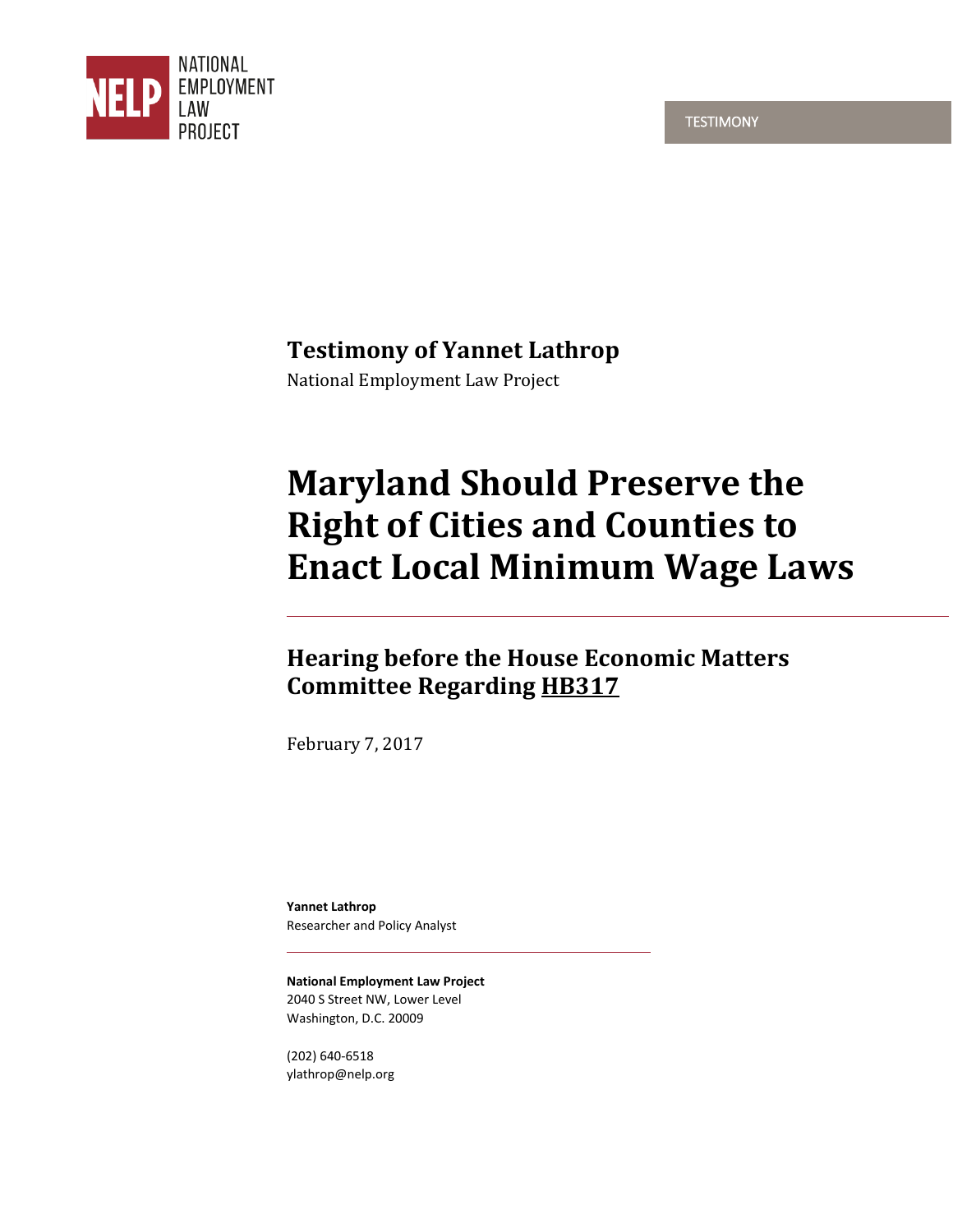Good afternoon and thank you for the opportunity to testify today. My name is Yannet Lathrop, and I am a researcher and policy analyst at the National Employment Law Project (NELP). NELP is a non-profit, non-partisan research and advocacy organization specializing in employment policy. We are based in New York with offices across the country, and we partner with federal, state, and local lawmakers on a wide range of workforce issues. I am based in our D.C. office.

Across the country, our staff are recognized as policy experts in areas such as unemployment insurance, wage and hour enforcement, and, as is relevant for today's hearing, the minimum wage and minimum wage preemption. We have worked with dozens of city councils and state legislatures across the country and with the U.S. Congress on measures to boost pay for low-wage workers. NELP has worked with most of the cities in the United States that have adopted higher city minimum wages in recent years and is familiar with their economic experiences. NELP has also developed expertise on the topic of preemption as it applies to local minimum wage laws. Most recently, NELP submitted *amicus curiae* briefs to the Missouri Supreme Court<sup>1</sup> and the Kentucky Supreme Court<sup>2</sup> addressing the question of whether local minimum wage laws passed in those states were preempted by state law.

NELP testifies today in opposition to HB317, which seeks to prohibit, or preempt, counties and municipalities in the State of Maryland from enacting local laws regulating wages or benefits (other than local wage or benefits laws applying only to county or municipal employees).

Local minimum wage laws play a key role in ensuring that a worker can afford the basics in cities or counties where the cost of living is higher than in other parts of the state. For example, Maryland's Montgomery and Prince George's Counties have some of the highest costs of housing and living in the United States—far higher than the Maryland state-wide average. Those communities have been successfully using higher local minimum wages to provide greater protection for low-paid workers than the state's \$8.75 minimum wage provides.

Local minimum wages also provide a safety valve allowing action to raise the minimum wage when gridlock prevents the state legislature or Congress from raising it—for example, when a conservative governor blocks state action to raise the minimum wage.

While proponents of minimum wage preemption often claim that their main concern is to avoid a "patchwork" of wage levels within a state, which businesses argue will make it difficult for employers in higher wage communities to compete, these concerns are not supported by the economic evidence. The most rigorous modern research on the impact of raising the minimum wage shows that this policy boosts worker earnings with little adverse impact on employment levels. And research on higher local minimum wages shows that they do not slow job growth in, or drive businesses out of higher wage communities.

The benefits of higher wages for low-wage workers and their families have been very significant. They have raised wages in the face of broader economic trends that have led to stagnant and falling paychecks across the bottom of our economy. They have reduced economic hardship, lifting workers out of poverty. And they have improved other life outcomes.

Rather than protecting against a lack of uniformity, efforts to ban higher local minimum wages are, in reality, driven primarily by corporate interests, such as the Koch Brothers-funded American Legislative Exchange Council (ALEC), which fight any action to raise minimum wages or adopt other protections for struggling workers. Legislators who support an economy that works for all should oppose preemption of local minimum wage laws.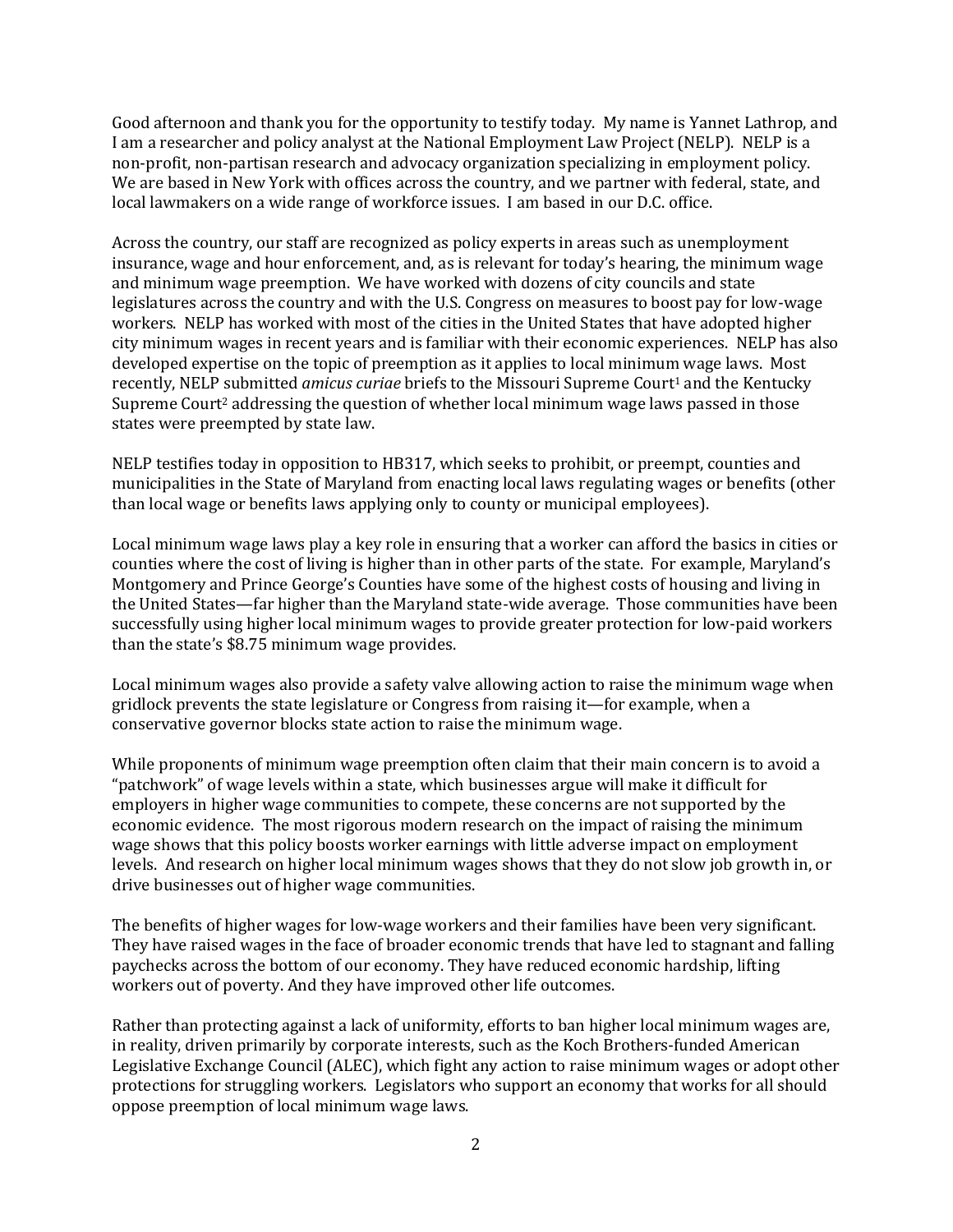#### **Across Maryland and the Nation, More and More Cities and Counties Are Successfully Using Higher Local Minimum Wages to Help Local Workers and Families**

With job growth skewed towards low-paying jobs, over the past decade, there has been growing national momentum for action to raise the minimum wage. This has included not just action at the state level, but increasingly at the local level.

In 2003, only two U.S. cities, Santa Fe, New Mexico, and San Francisco, had local minimum wage laws higher than their respective state minimum wage rates. Today, more than forty cities and counties in states such as California, New Mexico, Arizona, and Iowa have adopted local minimum wage laws to help workers better afford the basics.<sup>3</sup>

In Maryland, these include Montgomery County and Prince George's County, which have been successfully using higher local minimum wages since 2014. In fact, the City of Baltimore was one of the first cities to enact a higher local minimum wage law in the 1960s.

Recognizing the important role that both cities and states play in raising the minimum wage, President Obama appointed former Kentucky Lieutenant Governor and Louisville Mayor Jerry Abramson to help work with more cities to raise the minimum wage.<sup>4</sup>

Local minimum wage laws—which generally impact just a few high-cost communities in a particular state—have proven effective and manageable for businesses. As discussed below, the most rigorous research shows that higher minimum wages raise worker incomes without reducing employment.

#### **Local Power to Raise the Minimum Wage Is Important for High-Cost-of-Living Communities**

One key function that local minimum wages play is to allow higher-cost-of-living communities in a state to adopt wages that better match their higher housing and living costs. A U.S. Bureau of Labor Statistics analysis found that urban households in 2011 spent 18 percent more than rural households, and higher housing costs by urban consumers "accounted for about two-thirds of the difference in overall spending between urban and rural households."<sup>5</sup>

The Maryland suburbs of Washington, D.C., are among the most expensive regions of the country, comparable to high-cost cities like New York, San Francisco and Seattle. According to the Economic Policy Institute, in 2014, a single worker without family responsibilities in the Maryland suburbs of Washington, D.C., had to earn at least \$20 per hour on a full-time basis just to make ends meet.<sup>6</sup> Parents raising children needed significantly more.<sup>7</sup> These living costs are significantly higher than those in rural Maryland.

## **Local Power to Raise the Minimum Wage Provides a Means to Raise Wages when Political Gridlock Prevents State Action**

Local power to enact minimum wage laws also provides a means of raising wages when political gridlock prevents the state from acting—for example, when a governor blocks action to raise wages, or when one or both houses of the legislature refuse to act. Across the country, many states that have raised the minimum wage, such as New Mexico, Illinois, and Minnesota, $8$  now have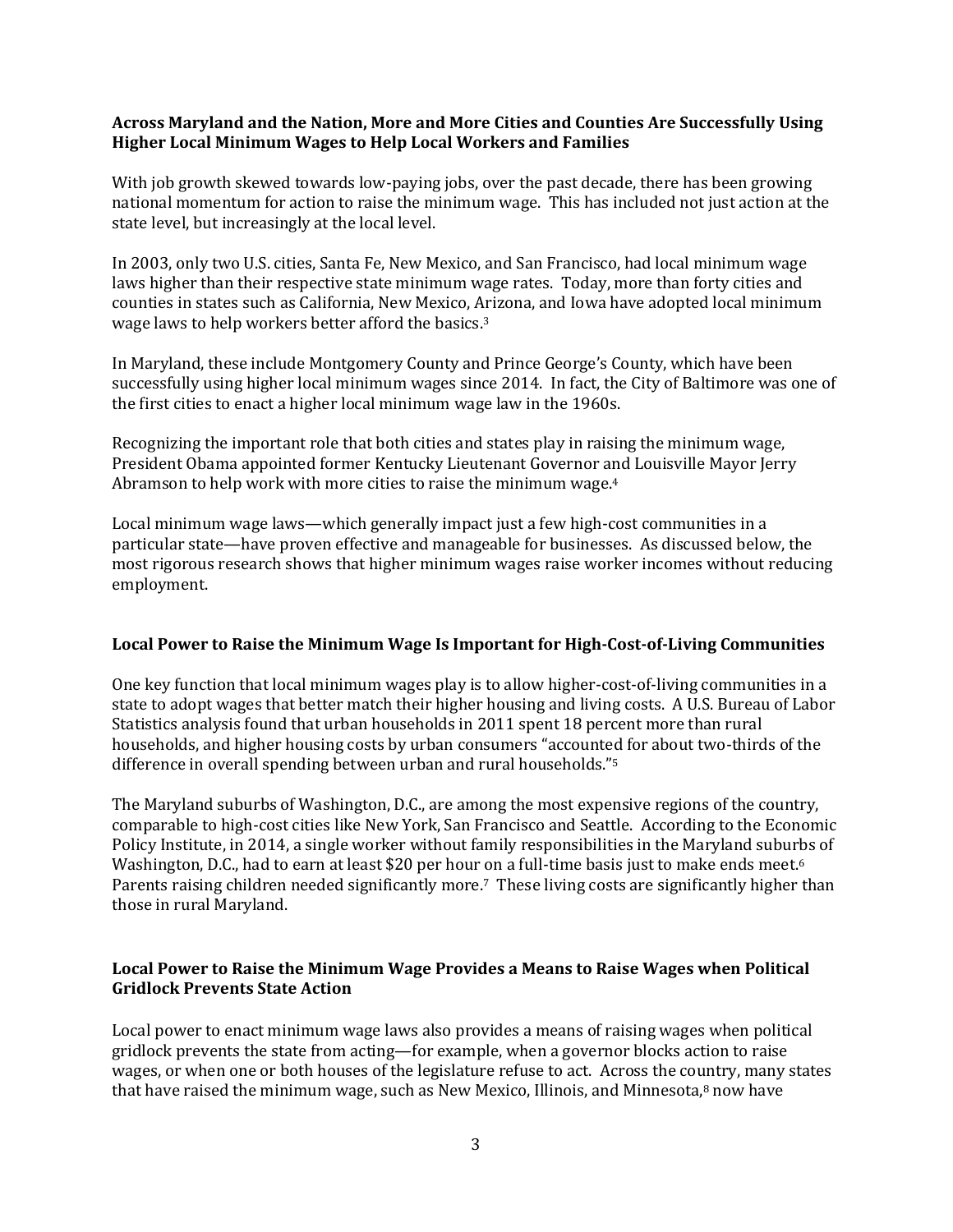legislative majorities or governors who are blocking any action to raise the state minimum wage.<sup>9</sup> Local minimum wages in those states provide a crucial alternative means of raising pay.

In addition, legislatures that raise the statewide minimum wage are sometimes urged to ban local minimum wages in the process, with opponents arguing that they are unnecessary. Or, sometimes, opponents of raising the minimum wage offer to allow a one-time statewide increase if minimum wage supporters agree to ban local minimum wages in the future. Legislators should reject such shortsighted deals that handcuff localities from supplementing state laws in the future. For example, in 2004, Democratic Wisconsin Governor Jim Doyle agreed to ban local minimum wages as part of a deal to get the Republican-controlled legislature to raise the state's minimum wage. But with current Governor Scott Walker blocking any statewide increase, Wisconsin leaders now realize that preventing cities and counties from addressing the minimum wage was a grave mistake. 10

#### **Responding to Pressure from Big Business, More State Legislatures Are Attempting to Prohibit Cities from Enacting Wage Laws**

As of January 31, 2017, 21 states have passed laws that preempt cities from passing their own local minimum wage laws.11 See **Figure 1** for a map of states that have passed minimum wage preemption laws. The Missouri and Florida legislatures have also attempted to enact statewide minimum wage preemption bills, but the validity of those laws is currently being challenged in court.12 Most state preemption laws have been passed in recent years as a response to successful local campaigns to raise the minimum wage.<sup>13</sup> In 2016, for example, the State of Alabama passed a preemption bill after the City of Birmingham passed a local minimum wage law.14 The effect was not only to block future local minimum wages, but to invalidate Birmingham's higher minimum wage law.

In addition, most minimum wage preemption laws have been pushed and adopted by largely conservative state legislatures in recent years<sup>15</sup> in response to pressure from big business, which generally opposes minimum wage increases.

In other words, the real motivation behind recent state preemption bills is not uniformity, but rather a desire to limit the ability of local elected officials to raise pay. Taking away local control over wages has become a major priority for ALEC, a corporate-backed organization with extensive lobbying resources and influence in our state legislatures. As a *Slate* article explained, "[f]ounded in 1973, [ALEC] has paired lawmakers with businesses and special interests ranging from Google to the AARP to Exxon Mobil" to produce "hundreds of 'model policies' that have made their way into state codes."16 ALEC has successfully preempted local laws on a growing list of important issues like guns, tobacco, wages, the banning of plastic bags, fracking, and pesticides.17 ALEC has drafted "model" preemption bills to prohibit local minimum wage laws since at least 2002.18 Preempting local minimum wages was a priority agenda item for ALEC in 2016,<sup>19</sup> and the rapidly growing list of states introducing preemption bills in 2017 indicates that minimum wage preemption continues to be a top priority for big business.<sup>20</sup>

While proponents of preemption claim they are concerned about having a "patchwork" of wage levels across the state, in reality businesses are accustomed to dealing with varying rules across cities and counties. Cities in most of the country have extensive "home rule" powers allowing them to legislate over a wide range of areas in order to adequately respond to local needs. Businesses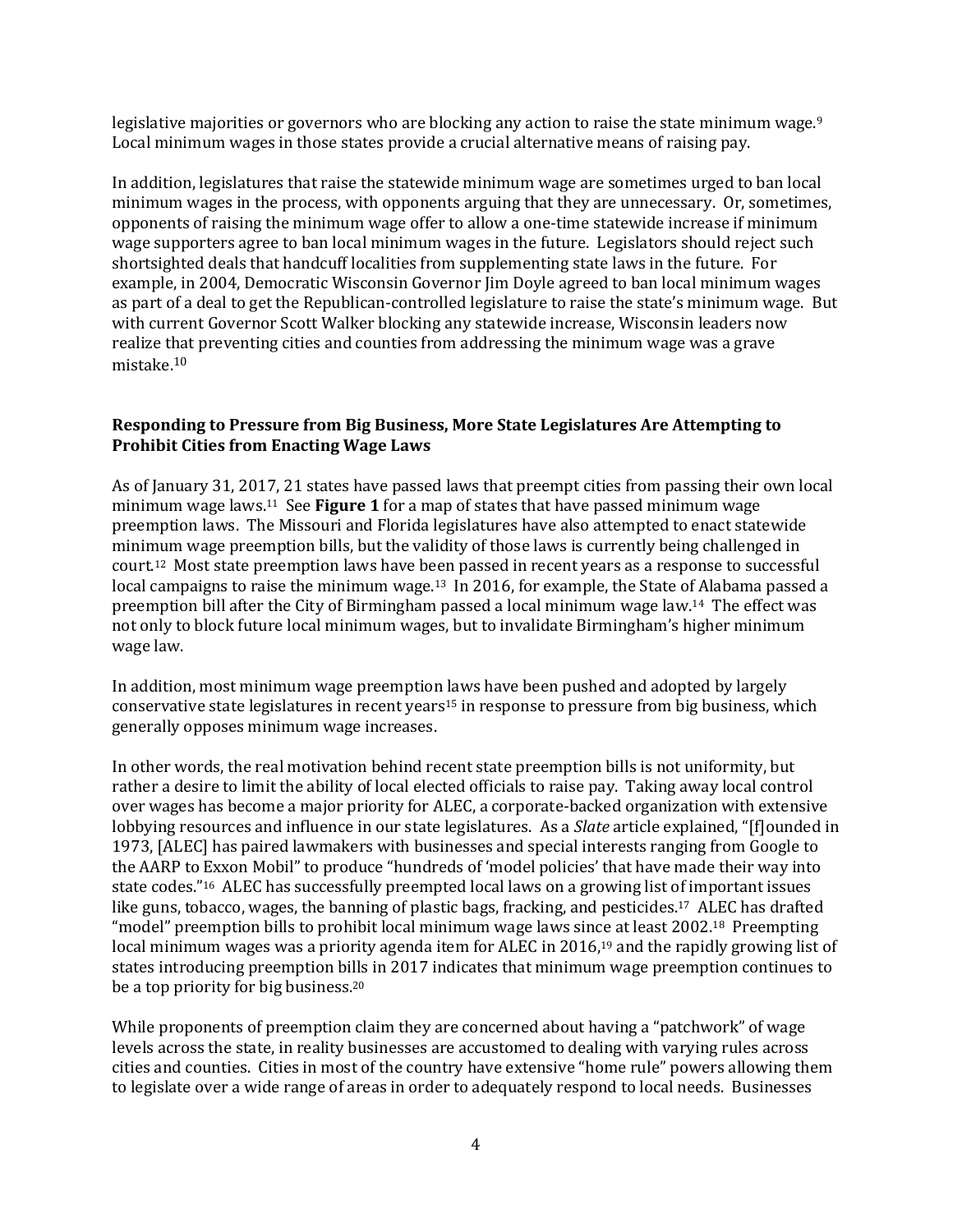have adapted to varying rules concerning traffic, business licenses, construction, zoning, and many other local laws. Local minimum wages are no different.



**Figure 1: States That Have Adopted Minimum Wage Preemption Laws (as of January 31, 2017)**

**The Most Rigorous Research Shows That Higher Minimum Wages Raise Worker Incomes without Adverse Employment Effects**

The most rigorous research over the past 20 years—examining scores of state and local minimum wage increases across the U.S.—demonstrates that these increases have raised workers' incomes *without* significant impact on employment. This substantial weight of scholarly evidence reflects a significant shift in the views of the economics profession, away from a former view that higher minimum wages cost jobs. As Bloomberg News summarized in 2012:

[A] wave of new economic research is disproving those arguments about job losses and youth employment. Previous studies tended not to control for regional economic trends that were already affecting employment levels, such as a manufacturing-dependent state that was shedding jobs. The new research looks at micro-level employment patterns for a more accurate employment picture. The studies find minimum-wage increases even provide an economic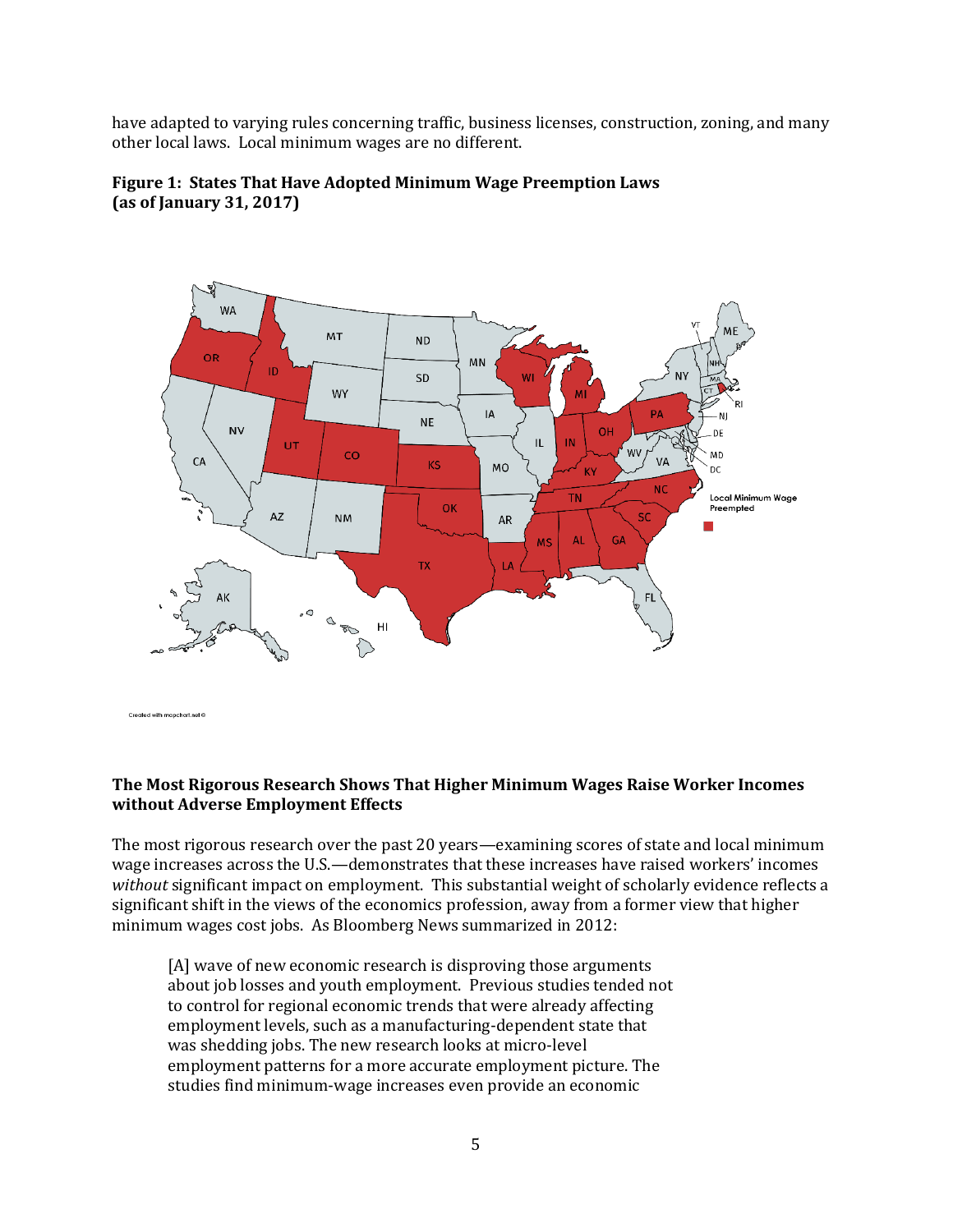boost, albeit a small one, as strapped workers immediately spend their raises.<sup>21</sup>

The most sophisticated of the new wave of minimum wage studies, "Minimum Wage Effects Across State Borders," was published in 2010 by Arindrajit Dube, T. William Lester and Michael Reich – economists at the Universities of Massachusetts, North Carolina and California, respectively – in the prestigious journal, *Review of Economics and Statistics*. <sup>22</sup> That study carefully analyzed minimum wage impacts across state borders by comparing employment patterns in more than 250 pairs of neighboring counties in the U.S. that had different minimum wage rates between 1990 and 2006. The study's innovative approach of comparing neighboring counties on either side of a state line is generally recognized as especially effective at isolating the true impact of minimum wage differences, since neighboring counties otherwise tend to have very similar economic conditions, and the study has been lauded as state-of-the-art by the nation's top labor economists, such as Harvard's Lawrence Katz, MIT's David Autor, and MIT's Michael Greenstone. (By contrast, studies often cited by the opponents of raising the minimum wage that compare one state to another—and especially those comparing states in different regions of the U.S.—cannot as effectively isolate the impact of the minimum wage, because different states face different economic conditions, of which varying minimum wage rates is but one).

Consistent with a long line of similar research, the Dube, Lester, and Reich study found no difference in job growth rates in the data from the 250 pairs of neighboring counties—such as Washington State's Spokane County compared with Idaho's Kootenai County where the minimum wage was substantially lower—and found no evidence that higher minimum wages harmed states' competitiveness by pushing businesses across the state line.<sup>23</sup>

However, it is not simply individual state-of-the-art studies, but the whole body of the most rigorous modern research on the minimum wage that now indicates that higher minimum wages have had little impact on employment levels. This is most clearly demonstrated by several recent "meta-studies" surveying research in the field. For example, a meta-study of 64 studies of the impact of minimum wage increases published in the *British Journal of Industrial Relations* in 2009 shows that the bulk of the studies find close to no impact on employment.<sup>24</sup> This is vividly illustrated by a graph from the meta-study showing the results clustered around zero:

## **Figure 2: Funnel Graph of Estimated Minimum Wage Effects**

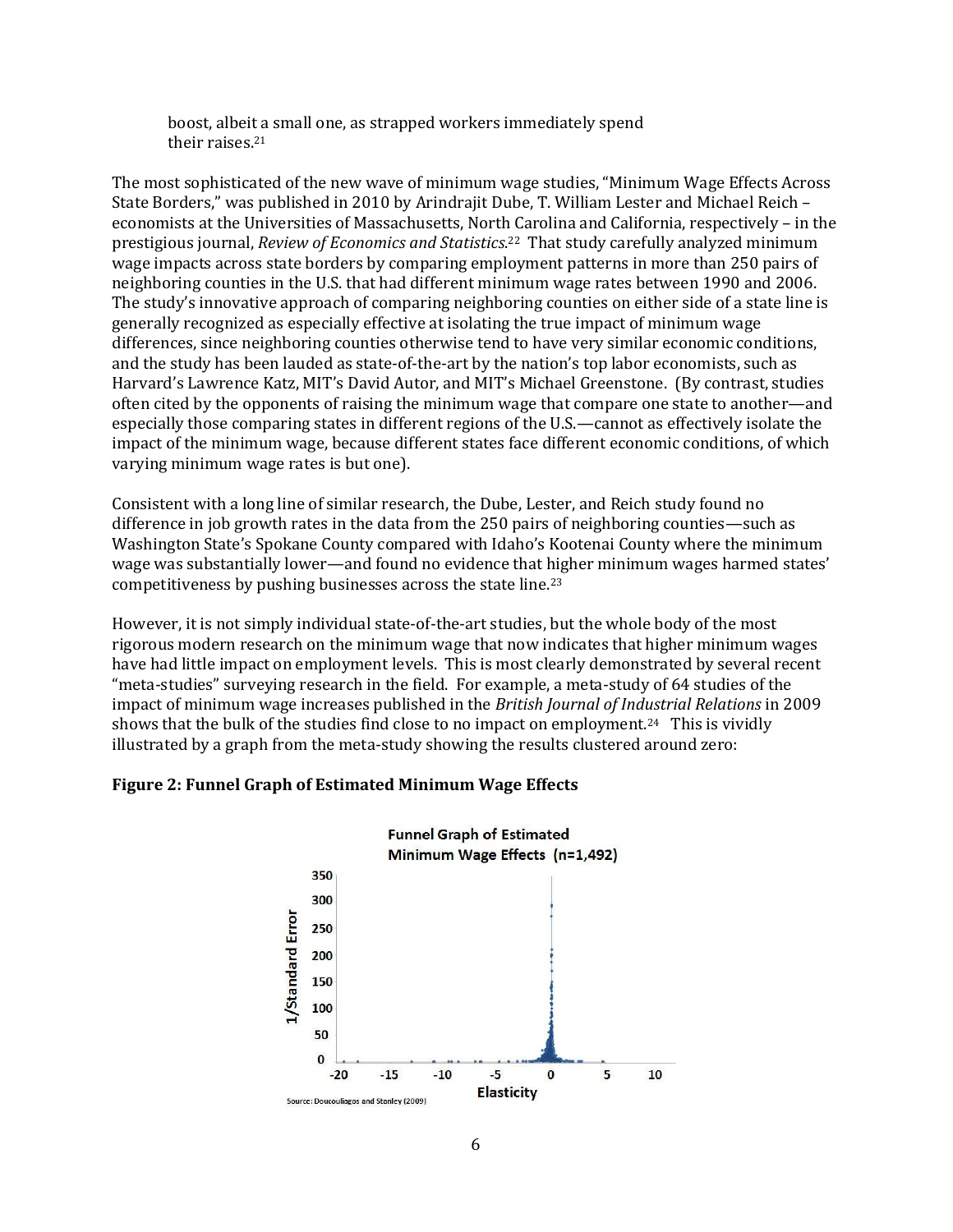Another recent meta-study of the minimum wage literature by Paul Wolfson and Dale Belman demonstrates similar results.<sup>25</sup>

Similarly, the White House Council of Economic Advisors released a new study in December 2016 of all U.S. minimum wage increases since the recession. Like the lion's share of recent rigorous research on the minimum wage, it found that these increases delivered significant raises with little negative effect on job growth.<sup>26</sup>

#### **The Evidence from Cities, in Particular, That Have Adopted Significantly Higher Local Minimum Wages Similarly Shows That They Have Not Cost Jobs and That Implementation Has Proven Manageable for Employers**

The experiences of cities with higher local minimum wages—and the most rigorous economic research on the impact of city wage laws—have shown that they have raised wages broadly without slowing job growth or hurting local employers.

The two U.S. cities that have had higher local minimum wages for the longest period are San Francisco, California, and Santa Fe, New Mexico. Both adopted significantly higher local minimum wages in 2003 and the impact of the minimum wages has been the subject of sophisticated economic impact studies.

In San Francisco, a 2007 study by University of California researchers gathered employment and hours data from restaurants in San Francisco as well as from surrounding counties that were not covered by the higher minimum wage and found that the higher wage had not led San Francisco employers to reduce either their employment levels or employee hours worked. 27 A follow-up 2014 study examined the combined impact on San Francisco employers of the city's minimum wage ordinance and of other city compensation mandates that cumulatively raised employment costs 80 percent above the level of the federal minimum wage. The study again found no adverse effect on employment levels or hours, and found that food service jobs—the sector most heavily affected actually grew about 17 percent faster in San Francisco than in surrounding counties during that period.<sup>28</sup>

In Santa Fe, a similar 2006 study conducted after the city raised its minimum wage 65 percent above the state rate compared job growth in Santa Fe with that in Albuquerque (which at that time did not have a higher city minimum wage). It determined that "[o]verall, . . . the living wage had no discernible impact on employment per firm, and that Santa Fe actually did better than Albuquerque in terms of employment changes."<sup>29</sup>

A 2011 study of higher minimum wages in San Francisco, Santa Fe, and Washington, D.C., compared employment impacts to control groups in surrounding suburbs and cities. It similarly found that "[t]he results for fast food, food services, retail, and low-wage establishments . . . support the view that citywide minimum wages can raise the earnings of low-wage workers, without a discernible impact on their employment . . . ."<sup>30</sup>

In addition, the actual experiences of cities that have recently raised the minimum wage have shown that such increases have been manageable. For example, in San Jose, California, business groups made dire predictions before voters in 2012 approved raising the city's minimum wage. But the actual results did not bear out those fears. As the *Wall Street Journal* reported, "[f]ast-food hiring in the region accelerated once the higher wage was in place. By early [2014], the pace of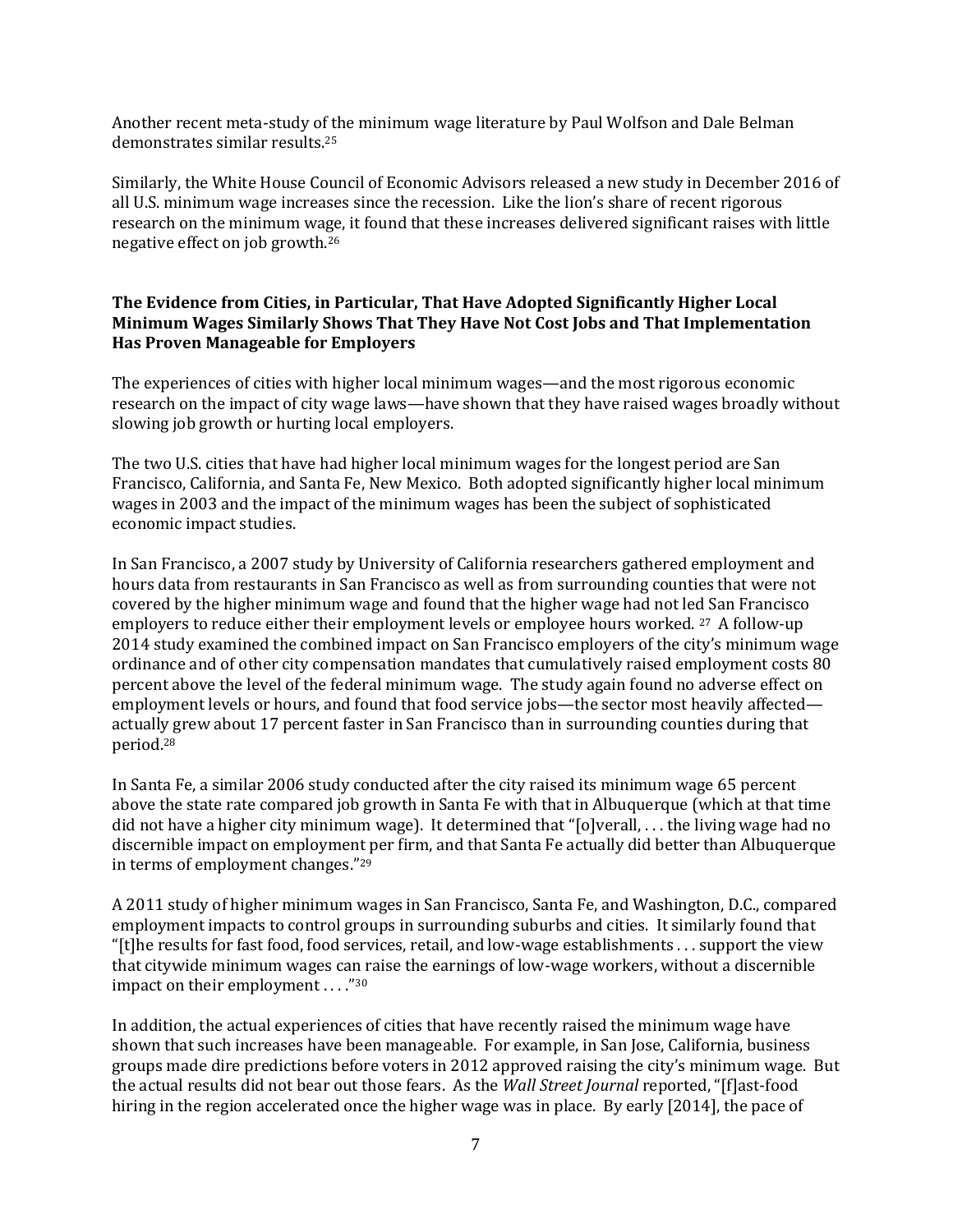employment gains in the San Jose area beat the improvement in the entire state of California."31 *USA Today* similarly found, "[i]nterviews with San Jose workers, businesses and industry officials show [the city minimum wage] has improved the lives of affected employees while imposing minimal costs on employers."<sup>32</sup>

The same pattern of dire predictions followed by manageable real world implementation was repeated when SeaTac, Washington, phased in its \$15 minimum wage—the nation's first at that level. As *The Seattle Times* reported, "[f]or all the political uproar it caused, SeaTac's closely watched experiment with a \$15 minimum wage has not created a large chain reaction of lost jobs and higher prices . . . ."<sup>33</sup> *The Washington Post* similarly reported that "[t]hose who opposed the \$15 wage in SeaTac and Seattle admit that there has been no calamity so far," and highlighted how even though Seattle restauranteur, Tom Douglas, stated in April 2014 that a \$15 wage could "'be the most serious threat to our ability to compete'" and that he "'would lose maybe a quarter of the restaurants in town,'" as of September 2014, he had opened, or announced, five new restaurants that year.<sup>34</sup>

In Seattle, while many business owners supported the increase, other business owners predicted that increasing the city's minimum wage to \$15 would lead to dramatic job losses for restaurants and strain on small businesses. An article by the *Puget Sound Business Journal* reported in October 2015 that the restaurant business in Seattle is, in fact, booming.35 More recent reports confirm that neither the city's economy nor the restaurant industry has suffered.<sup>36</sup> A few months after Seattle began phasing in its minimum wage, the region's unemployment rate hit an eight-year low of 3.6 percent, significantly lower than the state unemployment rate of 5.3 percent.<sup>37</sup> As of October 2016, the number of food services and beverage industry business licenses issued in Seattle had increased by 9 percent since the minimum wage law went into effect.<sup>38</sup>

## **Higher Wages from Minimum Wage Increases Have Very Significant Beneficial Effects for Low-Income Individuals and Households**

The higher incomes that result from minimum wage increases have very direct and tangible impacts on the lives of affected working households. Significant increases in minimum wages have proven an effective strategy for addressing declining wages and opportunity for low-wage workers by raising pay broadly across the bottom of the city economy. For example, over the decade that San Francisco's strong minimum wage has been in effect, it has raised pay by more than \$1.2 billion for more than 55,000 workers, and it has permanently raised citywide pay rates for the bottom 10 percent of the labor force.<sup>39</sup> The widely recognized success of San Francisco's minimum wage led Mayor Ed Lee to broker an agreement with business and labor to place an increase to \$15 on the November 2014 ballot, which the voters overwhelmingly approved.

The higher pay resulting from minimum wage increases translates to a range of other important improvements in the lives of struggling low-paid workers and their families. For workers with the very lowest incomes, studies show that minimum wage increases can lift workers and their families out of poverty.40 Similarly, higher incomes for low-wage workers and their households translate to improved educational attainment and health. For example, a recent study by the National Institutes of Health determined that "[a]n additional \$4000 per year for the poorest households increases educational attainment by one year at age 21."<sup>41</sup> Another study found that raising California's minimum wage to \$13 per hour by 2017 "would significantly benefit health and well-being."42 It stated that "Californians would experience fewer chronic diseases and disabilities; less hunger, smoking and obesity; and lower rates of depression and bipolar illness."43 Moreover, "[i]n the long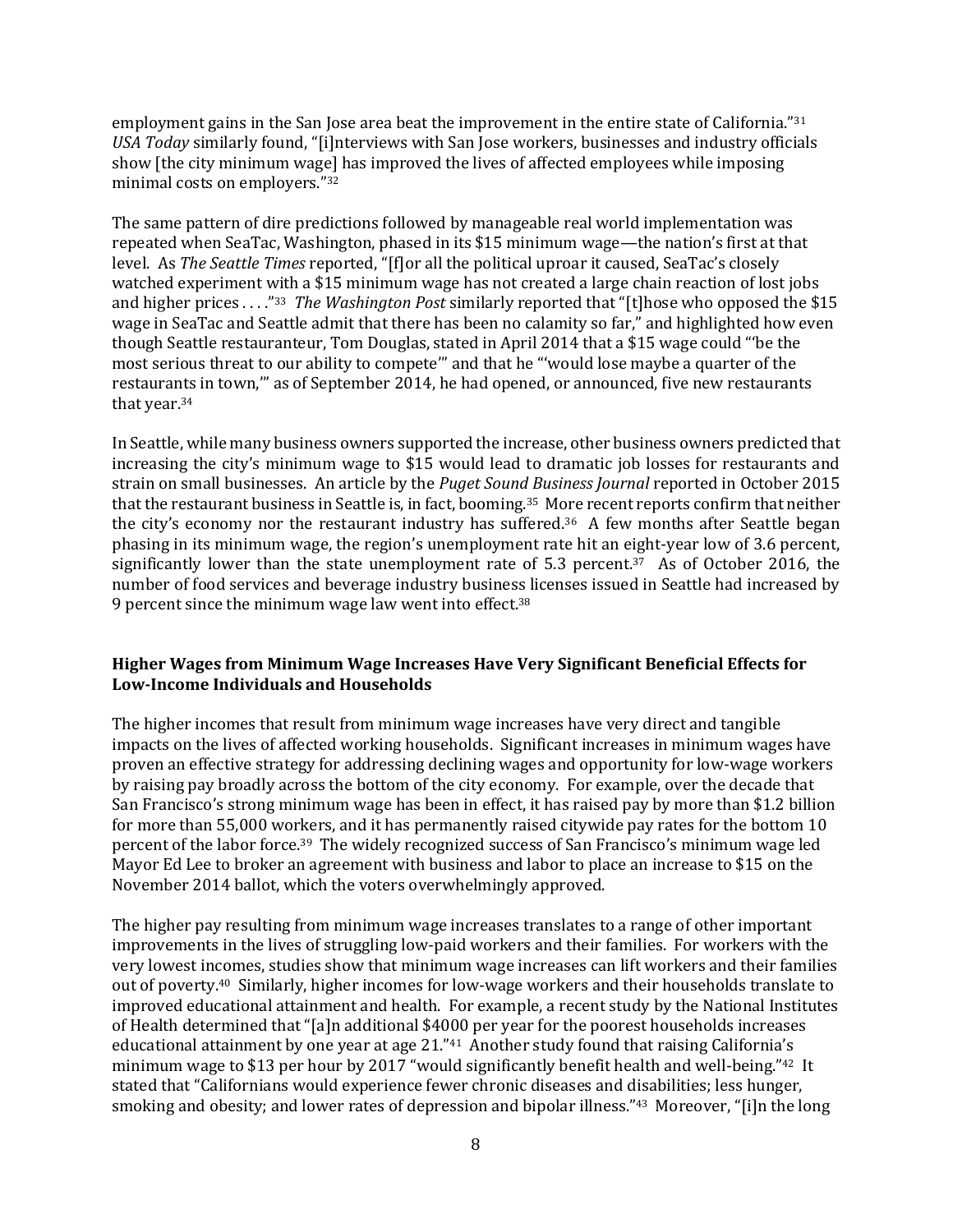run, raising the minimum wage would prevent the premature deaths of hundreds of lower-income Californians each year."44 Yet another study found that high dropout rates among low-income children can be linked to parents' low-wage jobs and that youth in low-income families have a greater likelihood of experiencing health problems.<sup>45</sup>

#### **Conclusion**

Based on the foregoing testimony, this committee should reject HB317 and therefore preserve the power of Maryland cities and counties to enact local minimum wage regulations. With 42 percent of workers in the United States earning less than \$15 per hour<sup>46</sup> and workers in high-cost cities and counties facing especially difficult economic challenges due to a higher cost of living, localities must be able to respond to the unique needs of workers who cannot survive on the federal or state minimum wage.

Thank you very much for the opportunity to testify today. I would be happy to answer any questions that you may have.

*For more information, please contact NELP Researcher and Policy Analyst Yannet Lathrop at [ylathrop@nelp.org.](mailto:ylathrop@nelp.org) For more about NELP, visi[t www.nelp.org](http://www.nelp.org/) or [www.raisetheminimumwage.org.](http://www.raisetheminimumwage.org/)* 

#### **Endnotes**

 $\overline{a}$ 

- <sup>2</sup> *Kentucky Restaurant Association, Inc., et al v. Louisville/Jefferson County Metro Government* (Supreme Court of Kentucky) (2015-SC-000371-TG).
- <sup>3</sup> National Employment Law Project, Fight for \$15: Four Years, \$62 Billion (Dec. 2016), http://www.nelp.org/content/uploads/Fight-for-15-Four-Years-62-Billion-in-Raises.pdf.
- <sup>4</sup> Fred Lucas, "White House going local on minimum wage, Obamacare with new official," theblaze, Nov. 16, 2014,
- http://www.theblaze.com/news/2014/11/16/white-house-going-local-on-minimum-wage-obamacare-with-new-official/.
- <sup>5</sup> William Hawk, U.S. Bureau of Labor Statistics, Beyond the Numbers, Expenditures of urban and rural households in 2011 (Feb. 2013),
- https://www.bls.gov/opub/btn/volume-2/pdf/expenditures-of-urban-and-rural-households-in-2011.pdf.

<sup>6</sup> Economic Policy Institute, Family Budget Calculator, http://www.epi.org/resources/budget/.

<sup>7</sup> *Id*.

<sup>8</sup> Raise the Minimum Wage, Campaigns, http://raisetheminimumwage.com/.

https://www.nytimes.com/interactive/2016/11/11/us/elections/state-legislature-change-in-control.html.

<sup>11</sup> National Employment Law Project analysis of state laws.

<sup>1</sup> *City of Kansas City, Missouri v. Kansas City Board of Election Commissioners, et al* (Missouri Supreme Court) (No. SC95368); *Cooperative Home Care, Inc. et al v. City of St Louis, Missouri, et al* (Missouri Supreme Court) (No. SC95401).

<sup>9</sup> For a breakdown of which party controls each state legislature and governor's office, see K.K. Rebecca Lai et al., "In a Further Blow to Democrats, Republicans Increase Their Hold on State Governments," *The New York Times*, Nov. 11, 2016,

<sup>10</sup> Alan Talaga, "Madland: A bad compromise by Jim Doyle hurts Wisconsin's minimum wage fight today," *Isthmus*, Sept. 6, 2014,

http://www.isthmus.com/madland/article.php?article=43537.

<sup>12</sup> *City of Kansas City, Missouri v. Kansas City Board of Election Commissioners, et al* (Missouri Supreme Court) (No. SC95368); *Cooperative Home Care, Inc. et al v. City of St Louis, Missouri, et al* (Missouri Supreme Court) (No. SC95401); *Florida Retail Federation, Inc. et al v. City of Miami Beach* (Circuit Court of the 11th Judicial Circuit, Miami-Dade County, Florida) (16-031886-CA-10).

<sup>13</sup> Of the twenty-one states identified in Figure 1 as having passed a minimum wage preemption law, more than half (eleven) adopted their minimum wage preemption law in or after 2013. See Ala. Code § 25-7-41; Idaho Code Ann. § 44-1502; Kan. Stat. Ann. § 12-16, 131; Kan. Stat. Ann. § 12-16, 130; HB3, 2016 Reg. Sess. (KY. 2017); Mich. Comp. Laws Ann. § 123.1395; Miss. Code Ann. § 17-1-51; N.C. Gen. Stat. Ann. § 95-25.1; SB331, 131st Gen. Assem. (OH. 2016); Okla. Stat. Ann. Tit. 40, § 160; R.I. Gen. Laws Ann. § 28-12-25; Tenn. Code Ann. § 50-2-112. All twenty-one states enacted their minimum wage preemption laws in or after 1999. National Employment Law Project analysis of state laws.

<sup>14</sup> Mike Cason, "Gov. Robert Bentley signs bill to block city minimum wages, voiding Birmingham ordinance," *AL.com*, Feb. 25, 2016, http://www.al.com/news/index.ssf/2016/02/bill\_to\_block\_city\_minimum\_wag\_2.html.

<sup>15</sup> *See supra* notes 9 and 13; *see also* Figure 1.

<sup>16</sup>Henry Grabar, "The Shackling of the American City," *Slate*, Sept. 9, 2016,

http://www.slate.com/articles/business/metropolis/2016/09/how\_alec\_acce\_and\_pre\_emptions\_laws\_are\_gutting\_the\_powers\_of\_amer ican\_cities.html.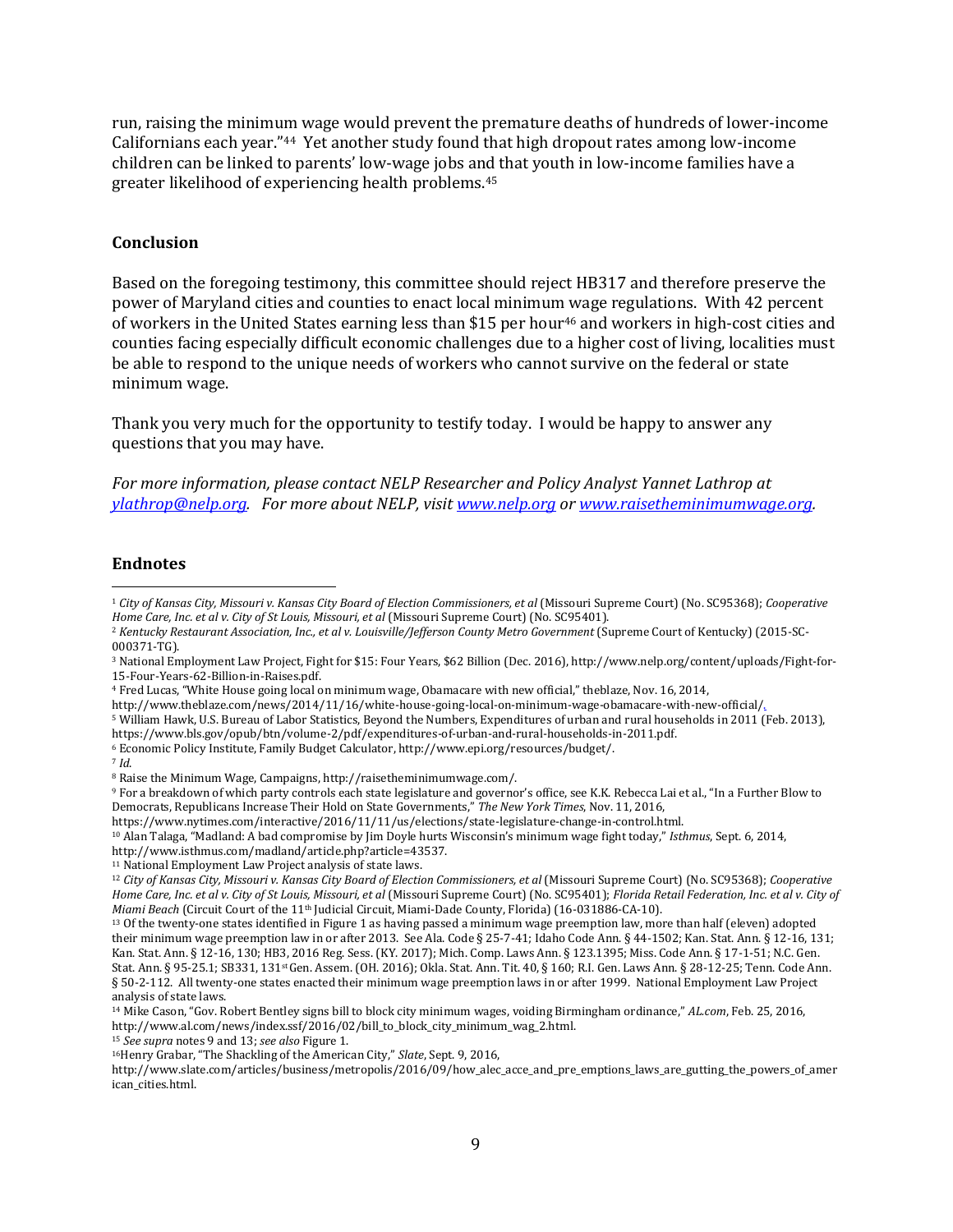<sup>17</sup> *Id*.; Brendan Fischer, The Center for Media and Democracy's PRWatch, Corporate Interests Take Aim at Local Democracy (Feb. 3, 2016), http://www.prwatch.org/news/2016/02/13029/2016-ALEC-local-control.

<sup>18</sup> American Legislative Exchange Council, Living Wage Mandate Preemption Act, https://www.alec.org/model-policy/living-wagemandate-preemption-act/ (last viewed Feb. 2, 2017).

<sup>19</sup> Lisa Graves, The Center for Media and Democracy's PRWatch, ALEC's 2016 Agenda Moving in the States: A Snapshot (May 2016), http://www.prwatch.org/news/2016/05/13099/alec's-2016-agenda-snapshot.

<sup>20</sup> Minimum wage preemption bills have been introduced in at least Minnesota (HF180), Maryland (HB317), and Illinois (SB2). State leaders have also indicated that they will seek to preempt local minimum wage laws in Iowa. *See* James Q. Lynch, "Iowa Legislature likely to have minimum wage debate – or two," *The Gazette*, Jan. 2, 2017, http://www.thegazette.com/subject/news/government/iowalegislature-likely-to-have-minimum-wage-debate-x2014-or-two-20170102.

<sup>21</sup> Editorial Board, "Raise the Minimum Wage," *BloombergView*, Apr. 18, 2012, http://www.bloomberg.com/news/2012-04-16/u-sminimum-wage-lower-than-in-lbj-era-needs-a-raise.html.

<sup>22</sup> Arindrajit Dube et al, The Review of Economics and Statistics, Minimum Wage Effects Across State Borders: Estimates Using Contiguous Counties (Nov. 2010) at 92(4): 945–964. A summary of the study prepared by NELP is available at http://nelp.3cdn.net/98b449fce61fca7d43\_i1m6iizwd.pdf.

<sup>23</sup> Similar, sophisticated new research has also focused in particular on teen workers—a very small segment of the low-wage workforce affected by minimum wage increases, but one that is presumed to be especially vulnerable to displacement because of their lack of job tenure and experience. However, the research has similarly found no evidence that minimum wage increases in the U.S. in recent years have had any adverse effect on teen employment. *See* Sylvia Allegretto et al, Industrial Relations, Do Minimum Wages Reduce Teen Employment? (Apr. 2011) at vol. 50, no. 2. A NELP Summary is *available at* http://nelp.3cdn.net/eb5df32f3af67ae91b\_65m6iv7eb.pdf. <sup>24</sup> Hristos Doucouliagos & T.D. Stanley, British J. of Indus. Relations, Publication Selection Bias in Minimum-Wage Research? A Meta-Regression Analysis (May 2009) at Vol. 47, Iss. 2.

<sup>25</sup> Paul Wolfson & Dale Belman, Upjohn Inst. for Employ. Res., What Does the Minimum Wage Do? (2014).

<sup>26</sup> Sandra Black et al., White House Council of Economic Advisors, Minimum wage increases by US states fueled earnings growth in lowwage jobs (Dec. 2016), http://voxeu.org/article/minimum-wage-increases-and-earnings-low-wage-jobs; National Employment Law Project, Minimum Wage Basics: Employment and Business Effects of Minimum Wage Increases (Oct. 2015),

http://www.nelp.org/publication/minimum-wage-basics-employment-and-business-effects-of-minimum-wage-increases/.

<sup>27</sup> Michael Reich et al, Univ. of Calif.-Berkeley, The Economic Effects of a Citywide Minimum Wage (2007),

http://www.irle.berkeley.edu/cwed/wp/economicimpacts\_07.pdf.

<sup>28</sup> Michael Reich et al (eds.), Univ. of Calif. Press, "When Mandates Work: Raising Labor Standards at the Local Level," (2014) at 31, http://irle.berkeley.edu/publications/when-mandates-work/. *See also* Susan Berfield, "San Francisco's Higher Minimum Wage Hasn't Hurt the Economy," *BloombergBusiness*, Jan. 2014, http://www.businessweek.com/articles/2014-01-22/san-franciscos-higherminimum-wage-hasnt-hurt-the-economy; Carolyn Lochhead, "S.F. praised as model for U.S. on increasing minimum wage," *SF Gate*, Jan. 28, 2014, http://www.sfgate.com/politics/article/S-F-praised-as-model-for-U-S-on-increasing-5183378.php.

<sup>29</sup> Bureau of Business and Economic Research, University of New Mexico, Measuring the Employment Impacts of the Living Wage Ordinance in Santa Fe, New Mexico (June 2006), http://bber.unm.edu/pubs/EmploymentLivingWageAnalysis.pdf.

<sup>30</sup> John Schmitt & David Rosnick, Center for Econ. & Policy Research, The Wage and Employment Impact of Minimum‐Wage Laws in Three Cities (Mar. 2011) at 1, http://www.cepr.net/documents/publications/min-wage-2011-03.pdf. For a helpful overview of this literature on the impact of city minimum wages, see Michael Reich et al, Local Minimum Wage Laws: Impacts on Workers, Families and Businesses: Report prepared for the Seattle Income Inequality Advisory Committee (Mar. 2014) at 17–19,

http://murray.seattle.gov/wp-content/uploads/2014/03/UC-Berkeley-IIAC-Report-3-20-2014.pdf.

<sup>31</sup>Eric Morath, "What Happened to Fast-Food Workers When San Jose Raised the Minimum Wage?," *Wall Street Journal*, Apr. 9, 2015, http://blogs.wsj.com/economics/2014/04/09/what-happened-to-fast-food-workers-when-san-jose-raised-the-minimum-wage/. <sup>32</sup> Paul Davidson, "In San Jose, higher minimum wage pays benefits," *USA Today*, Jun. 14, 2015,

http://www.usatoday.com/story/money/business/2014/06/14/minimum-wage-san-jose/9968679/.

<sup>33</sup> Amy Martinez, "\$15 wage floor slowly takes hold in SeaTac," *The Seattle Times*, Jun. 3, 2014,

http://seattletimes.com/html/localnews/2022905775\_seatacprop1xml.html.

<sup>34</sup> Dana Milbank, "Raising the minimum wage without raising havoc," *The Washington Post,* Sept. 5, 2014,

https://www.washingtonpost.com/opinions/dana-milbank-no-calamity-yet-as-seatac-wash-adjusts-to-15-minimum-

wage/2014/09/05/d12ba922-3503-11e4-9e92-0899b306bbea\_story.html.

<sup>35</sup> Jeanine Stewart, "Apocalypse Not: \$15 and the cuts that never came," *Puget Sound Business Journal*, Oct. 23, 2015,

http://www.bizjournals.com/seattle/print-edition/2015/10/23/apocolypse-not-15-and-the-cuts-that-never-came.html.

<sup>36</sup> Blanca Torres, "A year in, 'the sky is not falling' from Seattle's minimum-wage hike," *The Seattle Times*, Mar. 31, 2016,

http://www.seattletimes.com/business/economy/a-year-in-the-sky-is-not-falling-from-seattles-minimum-wage-hike/.

<sup>37</sup> Coral Garnick, "Seattle jobless rate hits 8-year low in August," *The Seattle Times*, Sept. 16, 2015,

http://www.seattletimes.com/business/local-business/state-jobless-rate-stays-steady-at-53-percent-in-august/.

<sup>38</sup> National Employment Law Project and ROC-United, The Case for Phasing Out Maine's Subminimum Wage for Tipped Workers (Oct. 2016) at 16, http://nelp.org/content/uploads/Maine-Sub-Minimum-Wage-Report.pdf.

<sup>39</sup> Michael Reich et al (eds.), University of California Press, When Mandates Work: Raising Labor Standards at the Local Level (2014), http://irle.berkeley.edu/publications/when-mandates-work/.

<sup>40</sup> Arindrajit Dube, Minimum Wages and the Distribution of Family Incomes (Dec. 2013) at 31,

https://dl.dropboxusercontent.com/u/15038936/Dube\_MinimumWagesFamilyIncomes.pdf ("I find robust evidence that minimum wages tend to reduce the incidence of poverty, and also proportions with incomes under one-half or three-quarters of the poverty line"). <sup>41</sup> William Copeland & Elizabeth J. Costello, Am. Econ. J. Appl. Econ., Parents' Incomes and Children's Outcomes: A Quasi-Experiment (Jan. 2010) at 1.

<sup>42</sup> Rajiv Bhatia, Human Impact Partners, Health Impacts of Raising California's Minimum Wage (May 2014) at 3,

http://healthpolicy.ucla.edu/publications/Documents/PDF/2014/SB935\_HealthAnalysis.pdf.

 $43 \tilde{Id}$ .

 $\overline{a}$ 

<sup>44</sup> *Id*.